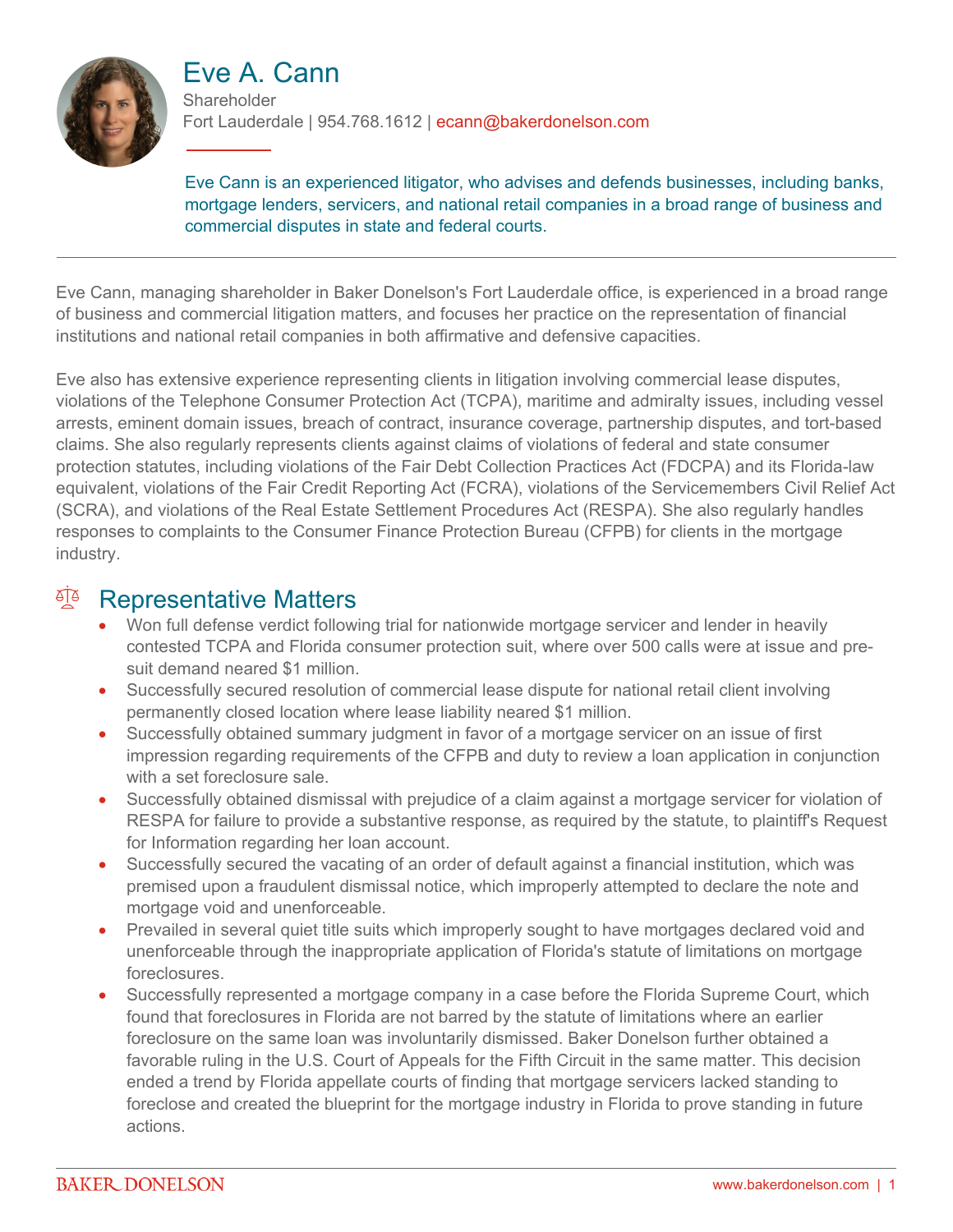# Professional Honors & Activities

- Named a Rising Star by *Florida Super Lawyers* (2014 2017)
- Named a "Top Up & Comer" by *Florida Trend*'s Legal Elite (2016)
- Member American Bar Association
- Member Federal Bar Association
- Member Dade County Bar Association
- Member Broward County Bar Association

# $\Box$  Publications

- "Worry No More Maps and Images Subject to Judicial Notice in Florida" (June 2022)
- "The Impact of the *TransUnion* Decision on Future Class Actions," republished August 2, 2021 in *Daily Business Review* (June 2021)
- Co-author "New Limits on Predictive Dialers: Florida Enacts Its Version of the TCPA," republished in *Westlaw* (June 2021)
- Co-author "*Hunstein* on Rehearing Revisiting Article III Standing in the Eleventh Circuit," Republished June 20, 2021 in *Receivables Advisor* (May 2021)
- Co-author "Common Use of Third-Party Mail Vendors is Actionable Under the FDCPA" (April 2021)
- Co-author "SCOTUS Weighs in on the TCPA, Narrows Autodialer Definition," Republished May 12, 2021 in *Daily Business Review* (April 2021)
- Co-author "Florida Update No Standing, No Fees is Dead: Borrowers Can Recover Fees When They Prevail on a Standing Defense" (January 2021)
- Co-author "We Owe It All to Them: Suffragettes Then and Now," *Women's Initiative Newsletter* (December 2020)
- Co-author "Eleventh Circuit Delivers Crushing Blow to Single-Text TCPA Plaintiffs," republished in *Receivables Advisor* (September 2019)
- "SCOTUS Punts on TCPA Guidance," republished in *Collection Advisor* (June 2019)
- "Baker's Dozen 13 Tips to Make Your Next Florida Getaway Great," *Women's Initiative Newsletter* (May 2018)
- "TCPA Update: Impact of D.C. Circuit's Ruling on 2015 FCC Order" (April 2018)
- "4 Takeaways For Lenders From Recent TCPA Decision," *Law360* (February 2018)
- "The Bartram Decision: Guidance For Foreclosure Actions?," *Law360* (December 2016)

## **D** Webinars

- The Telephone Consumer Protection Act and the Post-"Facebook v. Duguid" Landscape (July 27 2022)
- TCPA Case Law Update 2021 Edition (September 2021)
- Eminent Domain: Protecting Collateral from Government Seizure and Bad Borrowers (September 2020)
- The TCPA and Customer Outreach (June 2020)
- The State of the TCPA Post-ACA (May 2018)

## $\Im$  Education

- University of Miami School of Law, J.D., 2007
- University of Missouri-Columbia, B.A. in Psychology, 2003, cum laude

**E** Admissions

#### Florida, 2007

U.S. District Court for the Northern, Southern and Middle Districts of Florida